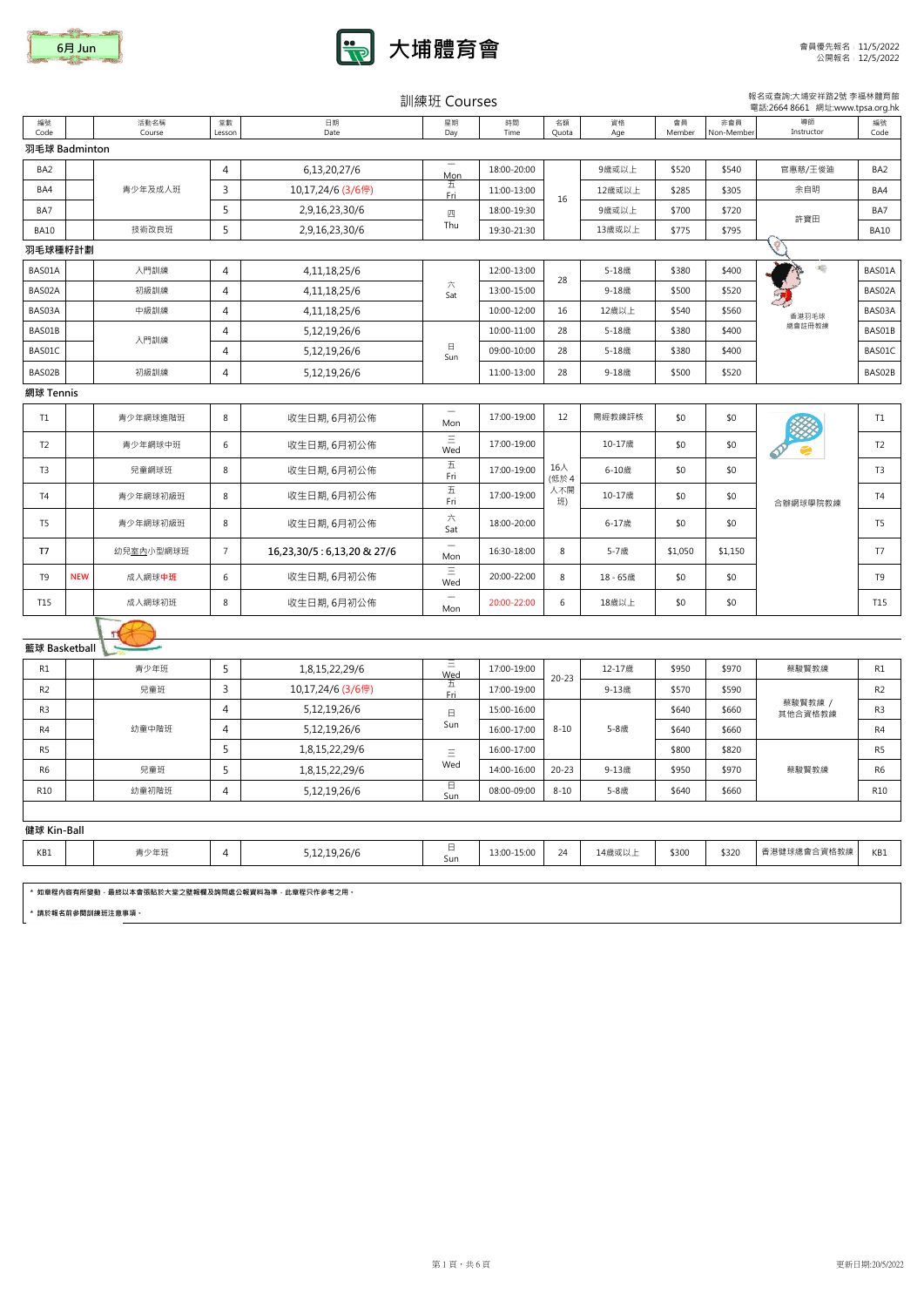| 6月 Jun |
|--------|
|        |



|                        |                                                 |                |                                                              | 訓練班 Courses                            |                            |             |                 |                |                   | 報名或查詢:大埔安祥路2號 李福林體育館<br>電話:2664 8661 網址:www.tpsa.org.hk |                        |
|------------------------|-------------------------------------------------|----------------|--------------------------------------------------------------|----------------------------------------|----------------------------|-------------|-----------------|----------------|-------------------|---------------------------------------------------------|------------------------|
| 編號<br>Code             | 活動名稱<br>Course                                  | 堂數<br>Lesson   | 日期<br>Date                                                   | 星期<br>Day                              | 時間<br>Time                 | 名額<br>Quota | 資格<br>Age       | 會員<br>Member   | 非會員<br>Non Member | 導師<br>Instructor                                        | 編號<br>Code             |
| 足球 Football            |                                                 |                |                                                              |                                        |                            |             |                 |                |                   |                                                         |                        |
| FB <sub>2</sub>        | 星期五班恆常班                                         | 4              | 3,10,17 & 24/6                                               | 五<br>Fri                               | 17:00-18:30                |             | 3-12歳以下         | \$520          | \$540             |                                                         | FB <sub>2</sub>        |
| FB3                    | 星期六恆常班上午班                                       | $\overline{4}$ | 4,11,18 & 25/6                                               | 六                                      | 09:00-10:30                |             | 3-12歳以下         | \$520          | \$540             |                                                         | FB3                    |
| FB1                    | 星期六恆常班下午班                                       | $\overline{4}$ | 4.11.18 & 25/6                                               | Sat<br>六                               | 16:30-18:00                | 先到先<br>得    | 3-12歳以下         | \$520          | \$540             |                                                         | FB1                    |
| FB5                    | 星期日恆常上午班                                        | 4              | 5,12,19 & 26/6                                               | Sat<br>日                               | 09:00-10:30                |             | 3-12歳以下         | \$520          | \$540             |                                                         | FB5                    |
| FB7                    | 星期一室内足球班                                        | 4              | 6,13,20 & 27/6                                               | <b>Sun</b>                             | 16:30-17:45                |             | 5-8歳            | \$640          | \$660             |                                                         | FB7                    |
| 欖球 Rugby               |                                                 |                |                                                              | Mon                                    |                            |             |                 |                |                   |                                                         |                        |
| <b>RBM</b>             | 兒童班                                             | 4              | 7,14,21 & 28/6                                               |                                        | 18:00-19:30                | 30人,最       | 4-11歳           | \$120          | \$140             |                                                         | RBM                    |
| <b>RBY</b>             | 青少年班                                            | $\overline{4}$ | 7,14,21 & 28/6                                               | <b>Tue</b><br>$\overline{\phantom{m}}$ | 18:00-19:30                | 少10人才<br>開班 | 12-17歳          | \$120          | \$140             | 香港欖球總會註冊教練                                              | <b>RBY</b>             |
|                        | 乒乓球 Table-Tennis                                |                |                                                              | Tue                                    |                            |             |                 |                |                   |                                                         |                        |
| TT <sub>2</sub>        |                                                 | 5              | 2,9,16,23,30/6                                               |                                        | 17:00-19:00                |             |                 | \$900          | \$920             |                                                         | TT <sub>2</sub>        |
| TT3                    |                                                 | 5              | 2,9,16,23,30/6                                               | 四<br>Thu                               | 14:00-16:00                |             |                 | \$900          | \$920             |                                                         | TT3                    |
| TT4                    | 入門班                                             | 5              | 1,8,15,22,29/6                                               | Ξ                                      | 14:00-16:00                | 20          | 5-17歲           | \$900          | \$920             |                                                         | TT4                    |
| TT10                   |                                                 | 4              | 4, 11, 18, 25/6                                              | Wed<br>六                               | 17:30-19:30                |             |                 | \$720          | \$740             |                                                         | TT10                   |
| TT <sub>5</sub>        |                                                 | $\overline{4}$ | 6,13,20,27/6                                                 | Sat                                    | 09:00-10:00                |             |                 | \$480          | \$500             | 中國香港乒乓學校導師                                              | TT5                    |
| TT6                    |                                                 | 4              | 6,13,20,27/6                                                 | Mon                                    | 10:00-11:00                |             |                 | \$480          | \$500             |                                                         | TT6                    |
| TT7                    | 幼童班                                             | 5              | 1,8,15,22,29/6                                               |                                        | 09:00-10:00                | 6           | 3-7歲            | \$600          | \$620             |                                                         | TT7                    |
| TT8                    |                                                 | 5              | 1,8,15,22,29/6                                               | Ξ<br>Wed                               | 10:00-11:00                |             |                 | \$600          | \$620             |                                                         | TT8                    |
|                        | 器械健體 Fitness Exercise                           |                |                                                              |                                        |                            |             |                 |                |                   |                                                         |                        |
| F1                     |                                                 | $\overline{7}$ | 7,10,14,17,21,24,28/6 (3/6停)                                 | 二及五                                    | 20:30-21:30                |             |                 | \$210          | \$230             |                                                         | F1                     |
| F <sub>2</sub>         | ぼく<br>器械健體                                      | 9              | 2,7,9,14,16,21,23,28,30/6                                    | Tue&Fri<br>二及四                         | 14:30-15:30                |             |                 | \$270          | \$290             | 宋國文<br>$\sqrt{2}$<br>郁靜英                                | F <sub>2</sub>         |
| F3                     |                                                 | 4              | 5,12,19,26/6                                                 | Tue&Thu<br>日                           | 10:30-11:30                |             |                 | \$160          | \$180             |                                                         | F3                     |
| F11                    |                                                 | 9              | 2,7,9,14,16,21,23,28,30/6                                    | Sun                                    | 9:00-10:30                 |             |                 | \$120          | \$140             |                                                         | F11                    |
| F12                    | 婦女健體班                                           | 9              | 2,7,9,14,16,21,23,28,30/6                                    | 二及四<br>Tue&Thu                         | 10:30-12:00                | 20          | 16歲或以上          | \$120          | \$140             |                                                         | F12                    |
| F13                    |                                                 | $\overline{7}$ |                                                              |                                        | 9:00-10:30                 |             |                 | \$120          | \$140             |                                                         | F13                    |
| F14                    |                                                 | $\overline{7}$ | 6,10,13,17,20,24,27/6 (3/6停)<br>6,10,13,17,20,24,27/6 (3/6停) | 一及五<br>Mon&Fri                         | 10:30-12:00                |             |                 | \$120          | \$140             |                                                         | F14                    |
| F15                    | 清晨健體班                                           |                |                                                              |                                        |                            |             |                 | \$120          |                   | 本會健身導師                                                  | F15                    |
| F16                    |                                                 | 9<br>9         | 1,4,8,11,15,18,22,25,29/6                                    | 三及六<br>Wed&Sat                         | 9:00-10:30<br>10:30-12:00  |             |                 | \$120          | \$140<br>\$140    |                                                         | F16                    |
|                        | 跆拳道 Taekwondo                                   |                | 1,4,8,11,15,18,22,25,29/6                                    |                                        |                            |             |                 |                |                   |                                                         |                        |
|                        |                                                 |                |                                                              |                                        |                            |             |                 |                |                   |                                                         |                        |
| TK1<br>TK <sub>2</sub> | 兒童班<br>成人班                                      | 3<br>3         | 10,17,24/6 (3/6停)                                            | 五<br>Fri                               | 19:00-20:30<br>20:30-22:00 | 50          | 6-13歳<br>14歳或以上 | \$150<br>\$150 | \$170<br>\$170    |                                                         | TK1<br>TK <sub>2</sub> |
|                        |                                                 | 4              | 10,17,24/6 (3/6停)                                            | 日                                      |                            | 20          |                 | \$200          | \$220             | 香港跆拳道                                                   |                        |
| TK3<br>空手道 Karate      | 跆拳道班                                            |                | 5,12,19,26/6                                                 | Sun                                    | 09:30-11:00                |             | 6歳或以上           |                |                   | 正道舘教練                                                   | TK3                    |
| KO1                    | 入門班                                             | 4              |                                                              |                                        | 11:00-12:30                |             | 5歳或以上           | \$360          | \$380             |                                                         | KO1                    |
|                        | 幼兒班                                             | $\overline{4}$ | 5,12,19,26/6                                                 |                                        |                            |             |                 |                |                   |                                                         |                        |
| KO <sub>2</sub>        |                                                 |                | 5,12,19,26/6                                                 | 日 Sun                                  | 13:00 - 14:30              |             | 3-5歲            | \$360          | \$380             |                                                         | KO <sub>2</sub>        |
| KO3                    | 形班                                              | 4              | 5,12,19,26/6                                                 |                                        | 15:30-17:00                | 25          |                 | \$360          | \$380             | 沖繩剛柔流空手道協會                                              | KO3                    |
| KO4                    | 入門班                                             | 4              | 5,12,19,26/6                                                 | 六                                      | 09:30-11:00                |             | 5歲或以上           | \$360          | \$380             |                                                         | KO4                    |
| KO5                    |                                                 | 4              | 4, 11, 18, 25/6                                              | Sat<br>Ξ                               | 15:30-17:00                |             |                 | \$360          | \$380             |                                                         | KO <sub>5</sub>        |
| KO <sub>6</sub>        | 組手班                                             | 5              | 1,8,15,22,29/6                                               | Wed                                    | 16:30-18:00                |             |                 | \$450          | \$470             |                                                         | KO <sub>6</sub>        |
| 武術 Wushu               |                                                 |                |                                                              |                                        |                            |             |                 |                |                   |                                                         |                        |
| WS1                    | 初班                                              | 4              | 5,12,19,26/6                                                 | $\boxminus$ Sun                        | 17:00-18:00                | 20          | 4歳或以上           | \$500          | \$520             | 中國武術海外訓練學院導師                                            | WS1                    |
| WS2                    | 高班                                              | 4              | 5,12,19,26/6                                                 |                                        | 18:00-19:00                | 20          |                 | \$500          | \$520             |                                                         | WS2                    |
|                        | 白眉功夫 Pak Mei Kung Fu                            |                |                                                              |                                        |                            |             |                 |                |                   |                                                         |                        |
| WS5                    | 白眉拳班                                            | 4              | 6,13,20,27/6                                                 | $\overline{\phantom{a}}$<br>Mon        | 20:00-21:30                | 20          | 6歳或以上           | \$452          | \$472             | 嚴少強師傅                                                   | WS5                    |
| 詠春 Wing Chun           |                                                 |                | gr                                                           |                                        |                            |             |                 |                |                   |                                                         |                        |
| W1                     | 成人詠春班                                           | 4              | 6,13,20,27/6                                                 | $\overline{\phantom{a}}$<br>Mon        | 20:00-21:30                |             | 16歲或以上          | \$500          | \$520             | 詠春梁錦棠                                                   | W1                     |
| W <sub>2</sub>         | 兒童詠春班                                           | 4              | 4, 11, 18, 25/6                                              | 六<br>Sat                               | 11:30-13:00                | 30          | 6-15歳           | \$500          | \$520             | 國術中心                                                    | W <sub>2</sub>         |
|                        | * 如章程内容有所變動,最終以本會張貼於大堂之壁報欄及詢問處公報資料為準,此章程只作參考之用。 |                |                                                              |                                        |                            |             |                 |                |                   |                                                         |                        |
|                        | * 請於報名前參閱訓練班注意事項。                               |                |                                                              |                                        |                            |             |                 |                |                   |                                                         |                        |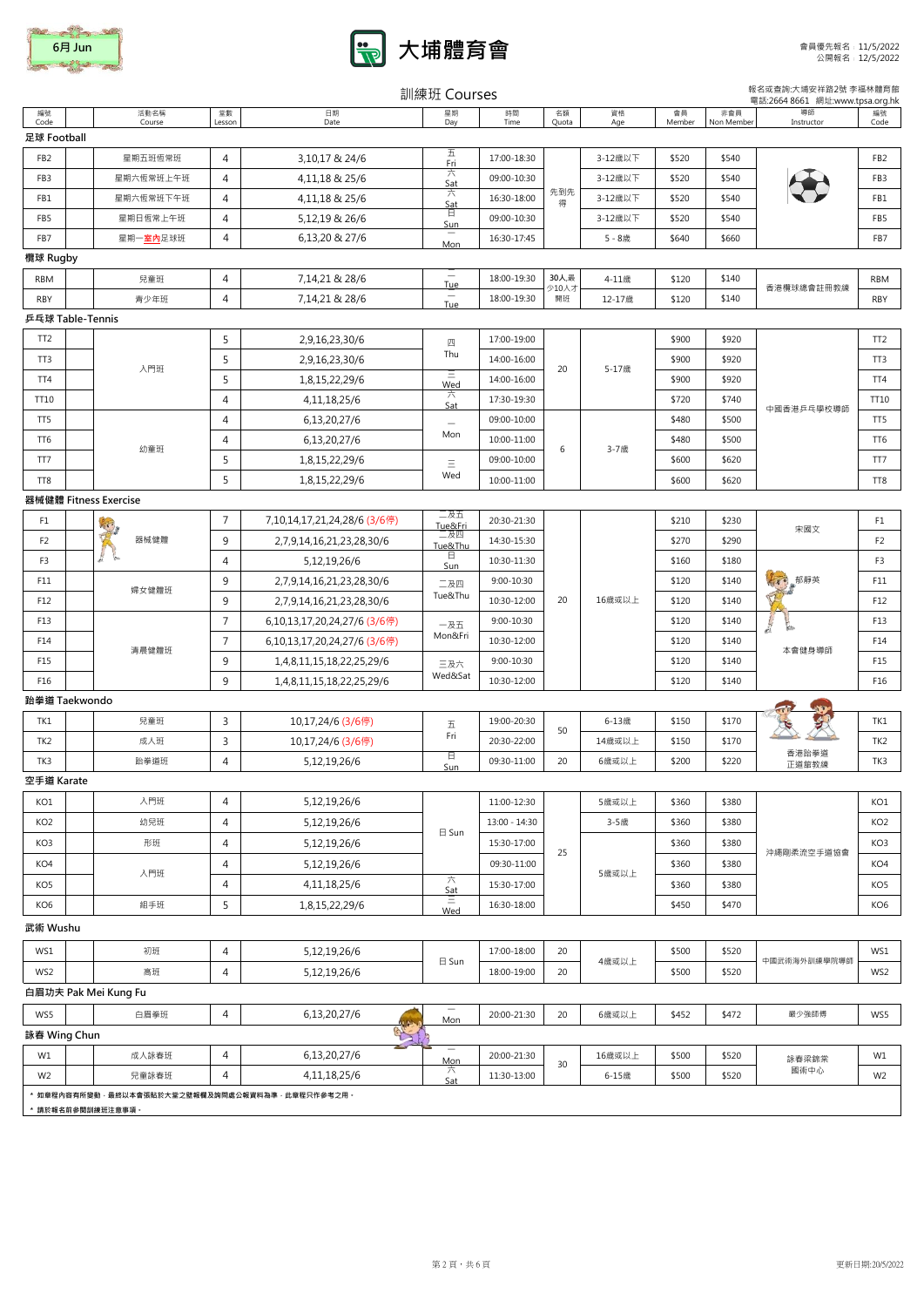





會員優先報名﹕11/5/2022 公開報名﹕12/5/2022

|                  |                                                                           |                |                   | 訓練班 Courses                            |             |             |           |              |                          | 報名或查詢:大埔安祥路2號 李福林體育館<br>電話:2664 8661 網址:www.tpsa.org.hk |                  |
|------------------|---------------------------------------------------------------------------|----------------|-------------------|----------------------------------------|-------------|-------------|-----------|--------------|--------------------------|---------------------------------------------------------|------------------|
| 編號<br>Code       | 活動名稱<br>Course                                                            | 堂數<br>Lesson   | 日期<br>Date        | 星期<br>Day                              | 時間<br>Time  | 名額<br>Quota | 資格<br>Age | 會員<br>Member | 非會員<br>Non Member        | 導師<br>Instructor                                        | 編號<br>Code       |
|                  | 花式跳繩 Rope Skipping                                                        |                |                   |                                        |             |             |           |              |                          |                                                         |                  |
| RS1              | 花式跳繩 (初階班)                                                                | 4              | 4, 11, 18, 25/6   | 六                                      | 17:00-18:00 | 20          |           | \$400        | \$420                    | 中國香港跳繩                                                  | RS1              |
| RS <sub>2</sub>  | 花式跳繩 (興趣班)                                                                | 4              | 4, 11, 18, 25/6   | Sat                                    | 14:00-15:00 | 20          | 5-12歳     | \$400        | \$420                    | 體育聯會教練                                                  | RS <sub>2</sub>  |
|                  | 競技體操 Artistic Gymnastics                                                  |                |                   |                                        |             |             |           |              |                          |                                                         |                  |
| G1               |                                                                           | 4              | 7,14,21,28/6      | $\overline{\phantom{0}}$<br><b>Tue</b> | 15:00-16:30 |             |           | \$696        | \$716                    |                                                         | G1               |
| G <sub>2</sub>   |                                                                           | 5              | 2,9,16,23,30/6    | 四<br>Thu                               | 15:00-16:30 | 25          |           | \$870        | \$890                    |                                                         | G <sub>2</sub>   |
| G3               | 幼兒初班                                                                      | 3              | 10,17,24/6 (3/6停) | 五<br><b>Fri</b>                        | 14:00-15:30 |             | 3-5歲      | \$522        | \$542                    |                                                         | G <sub>3</sub>   |
| G8               |                                                                           | 4              | 4,11,18,25/6      | 六                                      | 15:00-16:30 | 25          |           | \$696        | \$716                    |                                                         | G8               |
| G4               |                                                                           | 4              | 4, 11, 18, 25/6   | Sat                                    | 09:00-10:30 | 25          |           | \$696        | \$716                    |                                                         | G4               |
| G9               |                                                                           | $\overline{4}$ | 4, 11, 18, 25/6   | ᅔ<br>Sat                               | 16:30-18:00 | 16          | 5歲或以上     | \$696        | \$716                    | Smartie Sport Company                                   | G9               |
| G5               | 兒童初班                                                                      | 4              | 7,14,21,28/6      | <b>Tue</b>                             | 16:30-18:00 |             |           | \$696        | \$716                    |                                                         | G5               |
| G6               |                                                                           | 3              | 10,17,24/6 (3/6停) | 五<br>Fri                               | 15:30-17:00 |             | 5歲或以上     | \$522        | \$542                    |                                                         | G6               |
| G7               |                                                                           | 4              | 4, 11, 18, 25/6   | 六                                      | 10:30-12:00 | 25          |           | \$696        | \$716                    |                                                         | G7               |
| G10              | 兒童中班                                                                      | 5              | 2,9,16,23,30/6    | Sat<br>四<br>Thu                        | 16:30-18:00 |             |           | \$870        | \$890                    |                                                         | G10              |
| G11              |                                                                           | 4              | 4, 11, 18, 25/6   | 六<br>Sat                               | 16:30-18:00 |             | 導師指定學員    | \$696        | \$716                    |                                                         | G11              |
|                  | 學滿 3個月需穿體操衣上課. (如需購買可向教練查詢)                                               |                |                   |                                        |             |             |           |              |                          |                                                         |                  |
| 彈網 Trampoline    |                                                                           |                |                   |                                        |             |             |           |              |                          |                                                         |                  |
| E8               |                                                                           | 4              | 7,14,21,28/6      | $\equiv$<br>Tue                        | 15:30-17:00 | 18          |           | \$696        | \$716                    |                                                         | E8               |
| E1               |                                                                           | 4              | 7,14,21,28/6      |                                        | 17:00-18:30 |             |           | \$696        | \$716                    |                                                         | E1               |
| E <sub>2</sub>   |                                                                           | 4              | 7,14,21,28/6      |                                        | 18:30-20:00 |             | 5歲或以上     | \$696        | \$716                    |                                                         | E <sub>2</sub>   |
| E3               | 兒童彈網班                                                                     | 4              | 4,11,18,25/6      |                                        | 09:00-10:30 |             |           | \$696        | \$716                    | Smartie Sport Company                                   | E3               |
| E4               |                                                                           | 4              | 4, 11, 18, 25/6   | 六                                      | 10:30-12:00 |             |           | \$696        | \$716                    |                                                         | E4               |
| E5               |                                                                           | 4              | 4, 11, 18, 25/6   | Sat                                    | 15:00-16:30 |             |           | \$696        | \$716                    |                                                         | E5               |
| E6               |                                                                           | $\overline{4}$ | 4,11,18,25/6      |                                        | 16:30-18:00 | 18          | 3歳以上      | \$696        | \$716                    |                                                         | E <sub>6</sub>   |
|                  | 成人彈網 Adult Trampoline                                                     |                |                   |                                        |             |             |           |              |                          |                                                         |                  |
| E7               | 成人班                                                                       | 4              | 7,14,21,28/6      | Ξ<br>Tue                               | 18:00-20:00 | 12          | 18歳或以上    | \$928        | \$948                    | Smartie Sport Company                                   | E7               |
|                  | 精英班 Elite Gymnastics                                                      |                |                   |                                        |             |             |           |              |                          |                                                         |                  |
| TPSA1            | 男子精英體操                                                                    | 4              | 7,14,21,28/6      | $\overline{\phantom{0}}$<br><b>Tue</b> | 18:00-20:00 | 20          | 導師指定學員    | \$848        | $\overline{\phantom{a}}$ | Smartie Sport Company                                   | TPSA1            |
| TPSA2            | 女子精英體操                                                                    | $\overline{4}$ | 7,14,21,28/6      | Ξ<br>Tue                               | 18:00-20:00 |             |           | \$848        | $\overline{\phantom{a}}$ |                                                         | TPSA2            |
|                  | 精英班 Elite Trampoline                                                      |                |                   |                                        |             |             |           |              |                          |                                                         |                  |
| TPSA4            | 精英彈網                                                                      | 4              | 7,14,21,28/6      | $\overline{\phantom{a}}$<br><b>Tue</b> | 18:00-20:00 | 18          | 導師指定學員    | \$848        | $\cdots$ .               |                                                         | TPSA 4           |
| TPSA 6           |                                                                           | 4              | 4, 11, 18, 25/6   | ╱╲<br>Sat                              |             |             |           | \$848        | $\cdots$ .               | Smartie Sport Company                                   | TPSA 6           |
| 足毽 Shuttlecock   |                                                                           |                |                   |                                        |             |             |           |              |                          |                                                         |                  |
| SHC1             |                                                                           | 4              | 7,14,21,28/6      | $\sim$<br><b>Tue</b>                   | 20:00-21:00 | 24          | 6歳或以上     | \$300        | \$320                    | 翱昇體育會                                                   | SHC1             |
| SHC <sub>2</sub> | 初階班                                                                       | 4              | 7,14,21,28/6      | Ξ<br>Tue                               | 21:00-22:00 |             |           | \$300        | \$320                    |                                                         | SHC <sub>2</sub> |
|                  | * 如章程内容有所變動 · 最終以本會張贴於大堂之壁報欄及詢問處公報資料為準 · 此章程只作參考之用 ·<br>* 請於報名前參閱訓練班注意事項。 |                |                   |                                        |             |             |           |              |                          |                                                         |                  |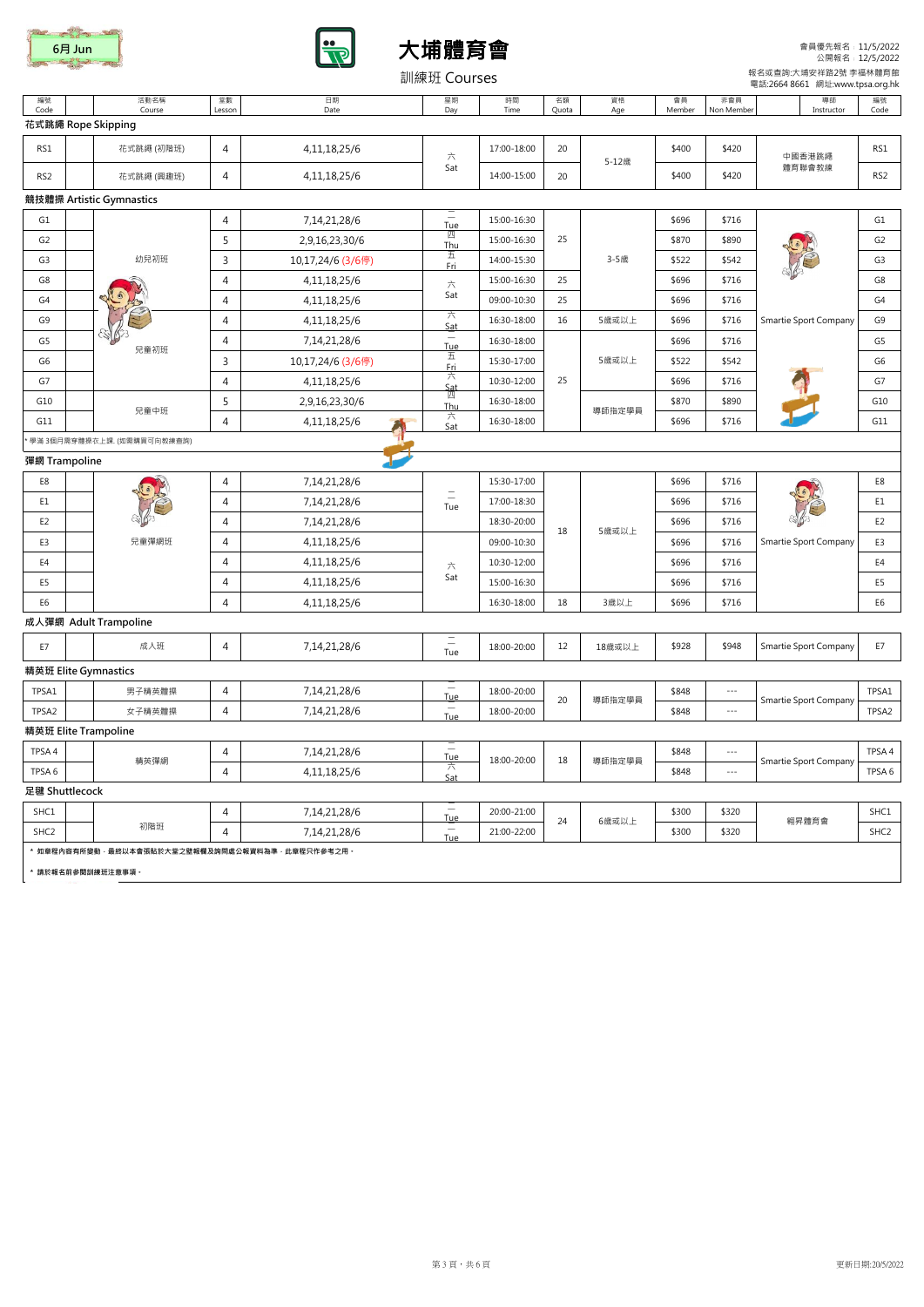





## 報名或查詢:大埔安祥路2號 李福林體育館 電話:2664 8661 網址:www.tpsa.org.hk

|                       |  |                           |                                |                                                                                    | 訓練班 Courses              |                            |             |           |              |                   |                          | 電話:2664 8661 網址:www.tpsa.org.hk |            |
|-----------------------|--|---------------------------|--------------------------------|------------------------------------------------------------------------------------|--------------------------|----------------------------|-------------|-----------|--------------|-------------------|--------------------------|---------------------------------|------------|
| 編號<br>Code            |  | 活動名稱<br>Course            | 堂數<br>Lesson                   | 日期<br>Date                                                                         | 星期<br>Day                | 時間<br>Time                 | 名額<br>Quota | 資格<br>Age | 會員<br>Member | 非會員<br>Non Member | 單堂<br>Single<br>Lesson   | 導師<br>Instructor                | 編號<br>Code |
| 瑜伽 Yoga               |  |                           |                                |                                                                                    |                          |                            |             |           |              |                   |                          |                                 |            |
| Y5                    |  |                           |                                | 6月份停課                                                                              |                          | 08:00-09:00                |             |           | \$0          | \$0               | $\overline{a}$           |                                 | Y5         |
| Y6                    |  |                           |                                | 6月份停課                                                                              |                          | 09:00-10:30                | 25          |           | \$0          | \$0               | $\cdots$                 | 李玉芳                             | Y6         |
| Y14                   |  |                           |                                | 6月份停課                                                                              | Mon                      | 10:30-12:00                |             |           | \$0          | \$0               | $\sim$ $\sim$ $\sim$     |                                 | Y14        |
| Y11                   |  |                           | $\overline{4}$                 | 6,13,20,27/6                                                                       |                          | 18:30-20:00                | 35          |           | \$320        | \$340             | $\sim$ $\sim$ $\sim$     | 蔡月蘭                             | Y11        |
| Y9                    |  |                           | $\overline{4}$                 | 6,13,20,27/6                                                                       |                          | 20:00-21:30                |             |           | \$320        | \$340             | $\sim$ $\sim$ $\sim$     |                                 | Y9         |
| Y19                   |  |                           | 4                              | 7,14,21,28/6                                                                       | $\equiv$                 | 09:00-10:30                | 28          |           | \$360        | \$380             | \$120                    | 洪梅                              | Y19        |
| Y17                   |  | 瑜伽                        | $\overline{4}$                 | 7,14,21,28/6                                                                       | Tue                      | 10:30-12:00                |             |           | \$360        | \$380<br>\$120    |                          | Y17                             |            |
| Y1                    |  | Yoga                      | 8                              | 1,8,10,15,17,22,24,29/6 (3/6停)                                                     | 三及五                      | 08:00-09:00                | 25          | 12歳或以上    | \$400        | \$420             | \$70                     | 歐陽麗娟                            | Y1         |
| Y2                    |  |                           | 8                              | 1,8,10,15,17,22,24,29/6 (3/6停)                                                     | Wed&Fri                  | 09:00-10:30                |             |           | \$480        | \$500             | \$80                     |                                 | Y2         |
| Y12                   |  |                           | 8                              | 1,8,10,15,17,22,24,29/6 (3/6停)                                                     |                          | 10:30-12:00                | 20          |           | \$720        | \$740             | \$120                    | 洪梅                              | Y12        |
| <b>Y7</b>             |  |                           | 5                              | 1,8,15,22,29/6                                                                     | Ξ<br>Wed                 | 18:30-20:00                | 35          |           | \$400        | \$420             | $\sim$ $\sim$ $\sim$     | 蔡月蘭                             | Y7         |
| Y8                    |  |                           | 5                              | 1,8,15,22,29/6                                                                     |                          | 20:00-21:30                |             |           | \$400        | \$420             | $\overline{\phantom{a}}$ |                                 | Y8         |
| Y22                   |  |                           |                                | 6月份停課                                                                              | 四<br>Thu                 | 09:00-10:30                | 25          |           | \$0          | \$0               | $\sim$ $\sim$ $\sim$     | 李玉芳                             | Y22        |
| Y21<br>Y15            |  |                           | 5<br>$\overline{4}$            | 2,9,16,23,30/6                                                                     | 六                        | 10:30-12:00<br>14:00-15:30 | 28          |           | \$450        | \$470             | \$120                    | 洪梅                              | Y21<br>Y15 |
|                       |  |                           |                                | 4, 11, 18, 25/6                                                                    | Sat                      |                            |             |           | \$400        | \$420             | \$135                    |                                 |            |
| 普拉提 Pliates           |  |                           |                                |                                                                                    |                          |                            |             |           |              |                   |                          |                                 |            |
| PY3                   |  | 基礎初班                      | $\overline{4}$                 | 7,14,21,28/6                                                                       | $\overline{\phantom{m}}$ | 19:00-21:00                | 35          | 12歳以上     | \$480        | \$500             | \$150                    | 李夏妹                             | PY3        |
|                       |  | 伸展運動 Stretching Exercises |                                |                                                                                    | Tue                      |                            |             |           |              |                   |                          |                                 |            |
| SE4                   |  |                           | $\overline{4}$<br>7,14,21,28/6 | $\equiv$                                                                           | 09:00-10:30              |                            |             | \$380     | \$400        | \$130             |                          | SE4                             |            |
| SE7                   |  | 伸展健體班                     | $\overline{4}$                 | 7,14,21,28/6                                                                       | Tue                      | 10:30-12:00                | 15          | 12歳以上     | \$380        | \$400             | \$130                    | 陳麗媚                             | SE7        |
| SE8                   |  |                           | 5                              | 2,9,16,23,30/6                                                                     | 四<br>Thu                 | 15:00-16:30                |             |           | \$475        | \$495             | \$130                    |                                 | SE8        |
|                       |  |                           |                                |                                                                                    |                          |                            |             |           |              |                   |                          |                                 |            |
| 游泳 Swimming :<br>STP3 |  |                           | 23                             | 04/6 - 05/11/2022 (1/10照上堂)<br>共23堂                                                |                          | 12:30-13:30                |             |           | \$3,335      | \$3,355           |                          |                                 | STP3       |
| STP16                 |  |                           | $\mathbf 0$                    | 取消                                                                                 |                          | 13:30-14:30                |             |           | \$0          | \$0               |                          |                                 | STP16      |
| STP4                  |  |                           | 23                             | 04/6 - 05/11/2022 (1/10照上堂)<br>共23堂                                                | 六                        | 14:30-15:30                |             |           | \$3,335      | \$3,355           |                          |                                 | STP4       |
| STP17                 |  | 恆常班                       | $\mathbf 0$                    | 取消                                                                                 | Sat                      | 15:30 - 16:30              | 30人         | 3歳或以上     | \$0          | \$0               |                          |                                 | STP17      |
| STP5                  |  |                           | 23                             | 04/6 - 05/11/2022 (1/10照上堂)<br>共23堂                                                |                          | 16:30-17:30                |             |           | \$3,335      | \$3,355           |                          |                                 | STP5       |
| STP6                  |  |                           | 23                             | 04/6 - 05/11/2022 (1/10 照上堂)<br>共23堂                                               |                          | 17:30-18:30                |             |           | \$3,335      | \$3,355           |                          |                                 | STP6       |
| STP7                  |  |                           | 23                             | 05/6 - 06/11/2022<br>共23堂                                                          |                          | 08:30-09:30                |             |           | \$3,335      | \$3,355           |                          | 史丹福游泳<br>學校導師                   | STP7       |
| STP1                  |  | 恆常班                       | 23                             | 05/6 - 06/11/2022<br>共23堂                                                          | 日                        | 14:30-15:30                | 30人         | 3歲或以上     | \$3,335      | \$3,355           |                          |                                 | STP1       |
| STP <sub>2</sub>      |  |                           | 23                             | 05/6 - 06/11/2022<br>共23堂                                                          | Sun                      | 15:30-16:30                |             |           | \$3,335      | \$3,355           |                          |                                 | STP2       |
| STP9                  |  |                           | 23                             | 05/6 - 06/11/2022<br>共23堂                                                          |                          | 16:30-17:30                |             |           | \$3,335      | \$3,355           |                          |                                 | STP9       |
| STP13                 |  |                           | $\mathbf 0$                    | 停開新班                                                                               |                          | 13:00-14:00                |             |           | \$0          | \$0               |                          |                                 | STP13      |
| STP14                 |  | 恆常班                       | $\mathbf 0$                    | 停開新班                                                                               | 六<br>Sat                 | 14:00-15:00                | 30人         | 3歳或以上     | \$0          | \$0               |                          |                                 | STP14      |
| STP15                 |  |                           | $\mathbf 0$                    | 停開新班                                                                               |                          | 15:00-16:00                |             |           | \$0          | \$0               |                          |                                 | STP15      |
|                       |  |                           |                                | <b>重要事項: 1) 開班前4天, 不接受報名。2) 留意各班的上課地點。</b> 有關颱風或暴雨訊號懸掛時的注意事項 · 請參閱大埔體育會游泳訓練計劃海報之內容 |                          |                            |             |           |              |                   |                          |                                 |            |
|                       |  | * 請於報名前參閱訓練班注意事項。         |                                | * 如章程内容有所變動·最終以本會張貼於大堂之壁報欄及詢問處公報資料為準·此章程只作參考之用。                                    |                          |                            |             |           |              |                   |                          |                                 |            |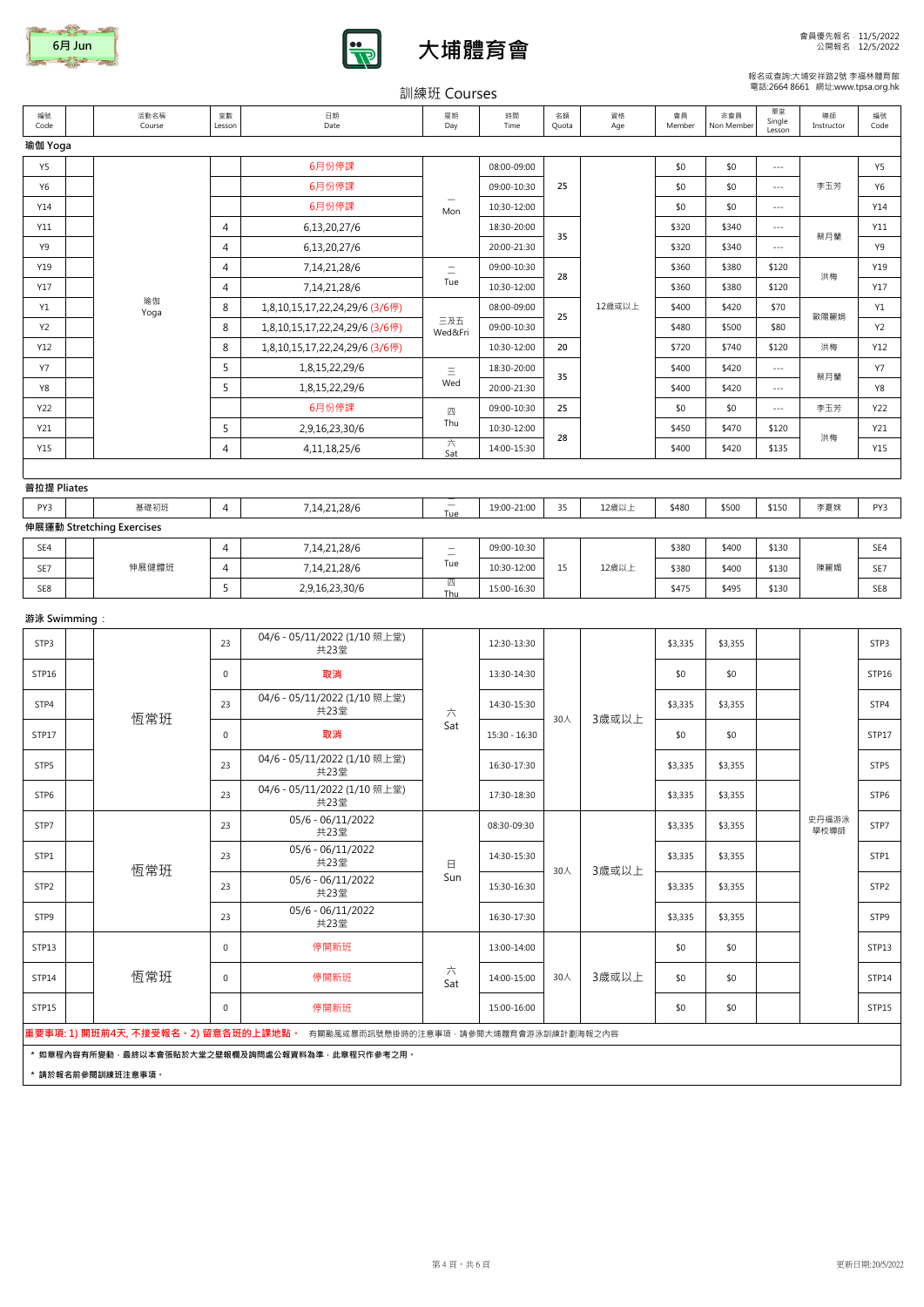| 6月 Jun |
|--------|
|        |



訓練班 Courses

報名或查詢:大埔安祥路2號 李福林體育館 電話:2664 8661 網址:www.tpsa.org.hk

| 編號<br>Code        |            | 活動名稱<br>Course                                  | 堂數<br>Lesson   | 日期<br>Date            | 星期<br>Day       | 時間<br>Time  | 名額<br>Quota | 資格<br>Age | 會員<br>Member | 非會員<br>Non Member | 導師<br>Instructor | 編號<br>Code     |
|-------------------|------------|-------------------------------------------------|----------------|-----------------------|-----------------|-------------|-------------|-----------|--------------|-------------------|------------------|----------------|
| 中國舞 Chinese Dance |            |                                                 |                |                       |                 |             |             |           |              |                   |                  |                |
| C <sub>6</sub>    |            | Grade 7                                         | $\overline{4}$ | 4,11,18,25/6          |                 | 08:30-10:00 |             | 10歳或以上    | \$480        | \$500             |                  | C <sub>6</sub> |
| C <sub>5</sub>    |            | Grade 5                                         | $\overline{4}$ | 4,11,18,25/6          | 六<br>Sat        | 10:00-11:30 | 30          | 9歳或以上     | \$460        | \$480             | 李凝姿              | C <sub>5</sub> |
| C1                |            | Grade 2                                         | $\overline{4}$ | 4,11,18,25/6          |                 | 11:30-12:30 |             | 5歳或以上     | \$440        | \$460             |                  | C1             |
| 拉丁舞 Latin Dance   |            |                                                 |                |                       |                 |             |             |           |              |                   |                  |                |
| L1                |            | 青少年中班                                           | 3              | 10,17,24/6 (3/6停)     | 五<br>Fri        | 16:00-17:30 |             |           | \$360        | \$380             |                  | L1             |
| L4                |            |                                                 | $\overline{4}$ | 7,14,21,28/6          | Ξ<br>Tue        | 17:00-18:00 | 20          | 6-10歳     | \$400        | \$420             | 飛躍舞蹈<br>學院導師     | L4             |
| L <sub>6</sub>    |            | 初班                                              | $\overline{4}$ | 4,11,18,25/6          | 六<br>Sat        | 12:30-13:30 |             | 5-8歳      | \$400        | \$420             |                  | L6             |
|                   |            | 舞蹈技巧班 Dance Skills                              |                |                       |                 |             |             |           |              |                   |                  |                |
| S <sub>4</sub>    |            | 兒童爵士舞初班                                         | $\overline{4}$ | 5,12,19,26/6          | $\Box$          | 09:00-10:00 | 20          | 3-5歳      | \$400        | \$420             |                  | S4             |
| S <sub>5</sub>    |            | 兒童爵士舞中班                                         | $\overline{4}$ | 5,12,19,26/6          | Sun             | 10:00-11:00 |             | 5-7歳      | \$400        | \$420             |                  | S <sub>5</sub> |
| S <sub>6</sub>    |            | 幼兒舞蹈班                                           | $\overline{3}$ | 16,23,30/6 (2/6&9/6停) |                 | 10:15-11:15 | 20          | 3-5歲      | \$300        | \$320             | 鍾家欣              | S <sub>6</sub> |
| S7                |            | 舞蹈 Play Group                                   | $\overline{3}$ | 16,23,30/6 (2/6&9/6停) | 四               | 11:15-12:00 | 6           | 18個月-3歲   | \$450        | \$470             |                  | S7             |
| S8                |            | 幼兒舞蹈班                                           | 3              | 16,23,30/6 (2/6&9/6停) | Thu             | 14:00-15:00 | 20          | 3-5歲      | \$300        | \$320             |                  | S8             |
| S <sub>9</sub>    | <b>NEW</b> | 成人古風古典舞班                                        | $\overline{3}$ | 16,23,30/6 (2/6&9/6停) |                 | 20:00-21:30 | 20          | 15歲或以上    | \$360        | \$380             |                  | S9             |
| 排排舞 Line Dance    |            |                                                 |                |                       |                 |             |             |           |              |                   |                  |                |
| <b>P1</b>         |            | 高班                                              | $\overline{4}$ | 7,14,21,28/6          | $\equiv$<br>Tue | 11:00-12:30 |             |           | \$300        | \$320             | 何雪華              | P1             |
| P <sub>2</sub>    |            | 中班                                              | 5              | 2,9,16,23,30/6        | 四<br>Thu        | 11:00-12:30 | 25          | 12歳或以上    | \$375        | \$395             |                  | P <sub>2</sub> |
| P <sub>3</sub>    |            | 初班                                              | $\overline{4}$ | 6,13,20,27/6          | Mon             | 11:00-12:30 |             |           | \$300        | \$320             |                  | P <sub>3</sub> |
|                   |            | 凡未滿額之排排舞班 · 均歡迎有興趣人仕即場繳費參加 · 每次收費\$110 ·        |                |                       |                 |             |             |           |              |                   |                  |                |
| 健體舞 Aerobic Dance |            | $\overline{\mathbf{r}}$                         |                |                       |                 |             |             |           |              |                   |                  |                |
| A10               |            |                                                 | $\overline{4}$ | 6,13,20,27/6          | $\sim$          | 09:00-10:00 |             |           | \$200        | \$220             |                  | A10            |
| A <sub>2</sub>    |            |                                                 | $\overline{4}$ | 6,13,20,27/6          | Mon             | 10:00-11:00 |             |           | \$200        | \$220             |                  | A2             |
| A13               |            | 初班                                              | $\overline{4}$ | 7,14,21,28/6          | $\equiv$        | 09:00-10:00 |             |           | \$200        | \$220             | 何雪華              | A13            |
| A14               |            |                                                 | $\overline{4}$ | 7,14,21,28/6          | Tue             | 10:00-11:00 | 25          | 12歳或以上    | \$200        | \$220             |                  | A14            |
| A1                |            |                                                 | 5              | 2,9,16,23,30/6        |                 | 09:00-10:00 |             |           | \$250        | \$270             |                  | A1             |
| A <sub>3</sub>    |            |                                                 | 5              | 2,9,16,23,30/6        | 四               | 10:00-11:00 |             |           | \$250        | \$270             |                  | A <sub>3</sub> |
| A4                |            | 初班                                              | 5              | 2,9,16,23,30/6        | Thu             | 18:30-19:30 |             |           | \$500        | \$520             | 香港排舞運動總會導師       | A4             |
| A <sub>5</sub>    |            |                                                 | 5              | 2,9,16,23,30/6        |                 | 19:30-20:30 |             |           | \$500        | \$520             |                  | A <sub>5</sub> |
|                   |            | 凡未滿額之健體舞班 · 均歡迎有興趣人仕即場繳費參加 · 每次收費\$75 ·         |                |                       |                 |             |             |           |              |                   |                  |                |
|                   |            | * 如章程內容有所變動,最終以本會張貼於大堂之壁報欄及詢問處公報資料為準,此章程只作參考之用。 |                |                       |                 |             |             |           |              |                   |                  |                |
|                   |            | * 請於報名前參閱訓練班注意事項。                               |                |                       |                 |             |             |           |              |                   |                  |                |